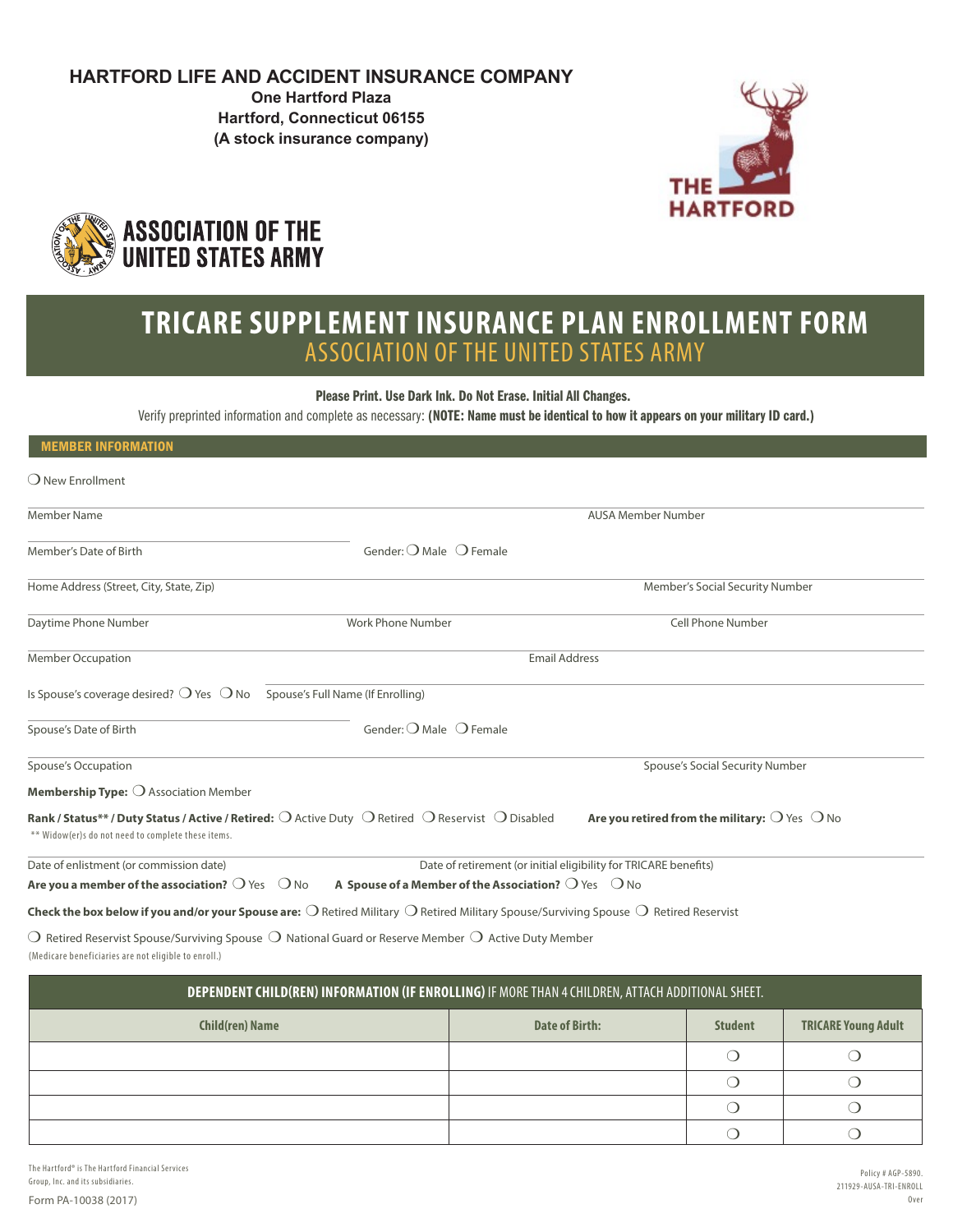Please select the Association TRICARE Supplement you want. Choose a plan for everyone you want to cover. Family members can choose different plans. You do not need to take the same coverage.

**NOTE:** Your TRICARE Supplement Selection must match your TRICARE Health Plan.

❍ TRICARE Select Retiree In/Out ❍ Retiree TRICARE Prime Supplement ❍ TRICARE Select Active Duty Family Plans ❍ TRICARE Reserve Select Supplement

**Deductible Option:** ❍ \$250 ❍ In/Outpatient ❍ Inpatient only ❍ Individual ❍ Family

I hereby enroll for the following coverage (check all that apply):

 $\bigcirc$  Member  $\bigcirc$  Spouse Name \_

❍ Dependent Child(ren) Under age 21 (under 23 if a full-time student)

❍ Under age 26 (if enrolled in TRICARE Young Adult)

If enrolling in the TRICARE Prime Supplement (or USFHP), please tell us the date your TRICARE Prime (or USFHP) protection started:

If you're Retired military status and you're enrolling your Dependent, you must also enroll. If you're Active Duty military status, only Dependent coverage is available. If Family coverage is desired, please complete the following:

| <b>Name</b> | <b>Date of Birth:</b> | <b>Student</b> | <b>TRICARE Young Adult</b> |
|-------------|-----------------------|----------------|----------------------------|
|             |                       |                |                            |
|             |                       |                |                            |
|             |                       |                |                            |
|             |                       |                |                            |

**Note:** Dependent Children must be under age 21 (23 if a full-time student or 26 if enrolled in TRICARE Young Adult); please include proof of enrollment in TRICARE Young Adult with your Enrollment Form.

| PLEASE ANSWER QUESTIONS (EVEN IF ONLY REQUESTING CHILD COVERAGE), READ, SIGN AND DATE.                                                                                           | <b>MEMBER</b> | <b>SPOUSE</b>             |
|----------------------------------------------------------------------------------------------------------------------------------------------------------------------------------|---------------|---------------------------|
| A. Are you enrolling within 30 days of the date your employer health insurance ends because you are no longer an eligible participant<br>in the program?                         | OYON          | $\bigcirc$ Y $\bigcirc$ N |
| <b>B.</b> Are you enrolling within 60 days of termination of Active Duty service or within 30 days of initial eligibility for TRICARE benefits?                                  | OYON          | QYQN                      |
| C. Are you enrolling within 30 days of Active Duty service and has your family been insured under the TRICARE Active Duty<br>Supplement prior to your retirement?                | OYON          | OYON                      |
| <b>D.</b> Have you enrolled in the TRICARE Reserve Select within the past 30 days?                                                                                               | OYON          | OYON                      |
| E. Are you changing from our TRICARE Prime Supplement to our TRICARE Select Supplement on your Prime Anniversary Date or<br>because you have moved outside of the Prime Network? | OYON          | OYON                      |
| F. Are you changing from our TRICARE Select Supplement to our TRICARE Select Prime Supplement on your Select Anniversary Date?                                                   | OYON          | OYON                      |

# CONFIRMATION PLEASE READ, SIGN AND DATE:

I acknowledge that I have been given the opportunity to enroll in the AUSA TRICARE Supplement Insurance Plan and that I am age 64 or younger, unless ineligible for Medicare, an AUSA Member and that the above information is complete to the best of my knowledge.

I understand that this program may not cover pre-existing conditions (conditions for which I received medical advice or treatment within 6 months prior to the effective date of coverage or until the coverage has been in ef months). This pre-existing condition limitation will not apply if waived in accordance with policy provisions.

I understand that my coverage will become effective on the first day of the month following receipt of my completed Enrollment Form and payment of my initial premium.

I understand that eligibility to receive benefits under the TRICARE Retiree Supplement is dependent on my (or my deceased spouse's) entitlement to uniformed services retired pay.

I understand and agree that insurance will go into effect upon receipt of my first premium payment and this Enrollment Form and remain in effect only in accordance with the provisions, terms and conditions of the insurance I understand and agree that only the insurance policy issued to Association can fully describe the provisions, terms, conditions, limitations and exclusions of my insurance.

| <b>Member's Signature X</b>                | Date (MM/DD/YY) |
|--------------------------------------------|-----------------|
| <b>Spouse's Signature (If enrolling) X</b> | Date (MM/DD/YY) |

 $\frac{1}{2}$  Form PA-10038 (2017)  $\frac{1}{2}$ The Hartford® is The Hartford Financial Services Group, Inc. and its subsidiaries.